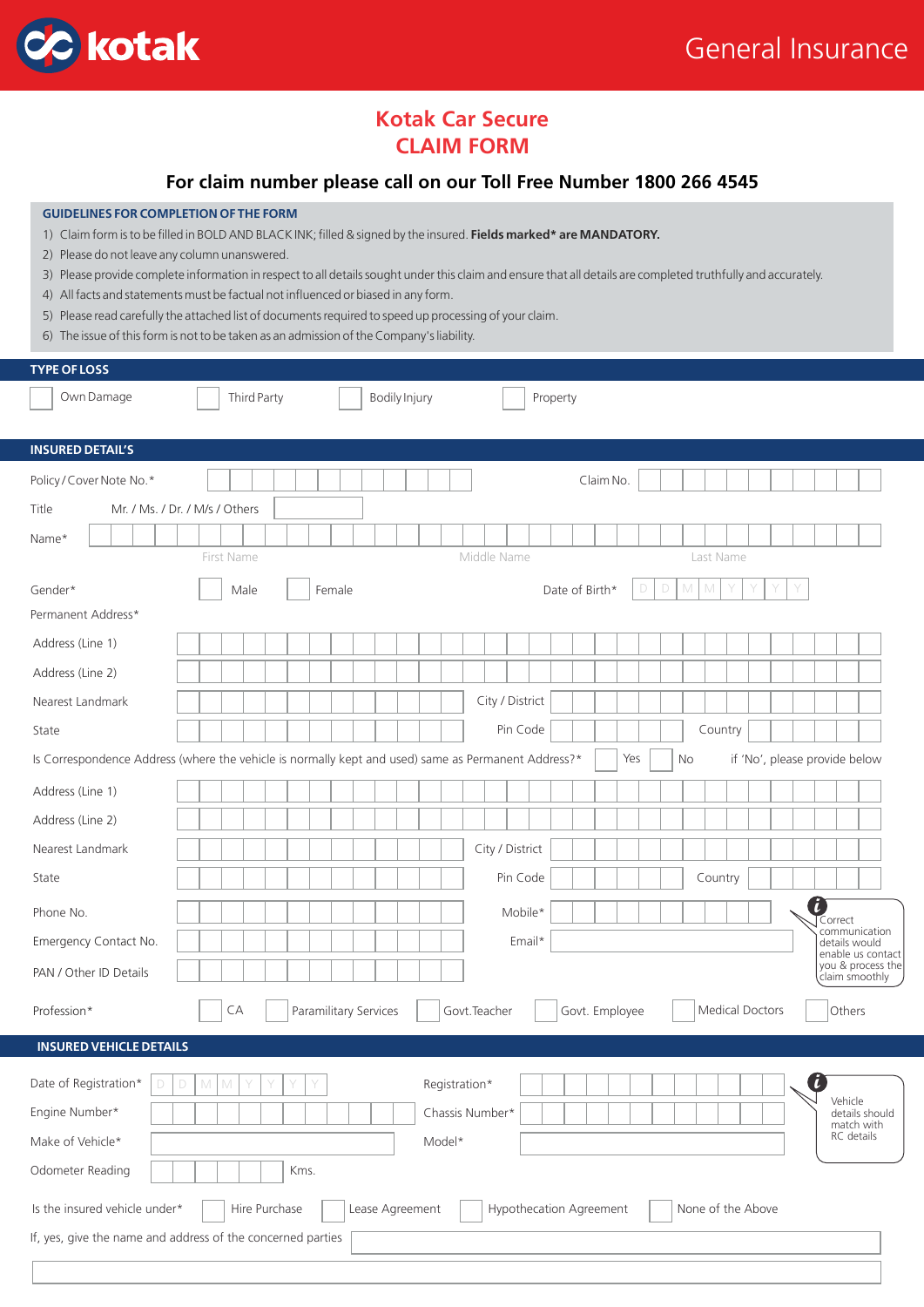| DETAILS ABOUT THE DRIVER (At the time of accident)*                                                                       |                                                              |  |  |  |  |  |  |  |
|---------------------------------------------------------------------------------------------------------------------------|--------------------------------------------------------------|--|--|--|--|--|--|--|
| Mr. / Ms. / Dr. / M/s / Others<br>Title                                                                                   |                                                              |  |  |  |  |  |  |  |
| Name*                                                                                                                     |                                                              |  |  |  |  |  |  |  |
| Middle Name<br>Last Name<br>First Name                                                                                    |                                                              |  |  |  |  |  |  |  |
| Gender*<br>$\Box$<br>Female<br>Date of Birth*<br>M<br>Male<br>M<br>D                                                      |                                                              |  |  |  |  |  |  |  |
| Permanent Address*                                                                                                        |                                                              |  |  |  |  |  |  |  |
| Address (Line 1)                                                                                                          |                                                              |  |  |  |  |  |  |  |
| Address (Line 2)                                                                                                          |                                                              |  |  |  |  |  |  |  |
| City / District<br>Nearest Landmark                                                                                       |                                                              |  |  |  |  |  |  |  |
| Pin Code<br>Country<br>State                                                                                              |                                                              |  |  |  |  |  |  |  |
| Is Correspondence Address same as Permanent Address?*<br>if 'No', please provide below<br>Yes<br>No                       |                                                              |  |  |  |  |  |  |  |
| Address (Line 1)                                                                                                          |                                                              |  |  |  |  |  |  |  |
| Address (Line 2)                                                                                                          |                                                              |  |  |  |  |  |  |  |
| City / District<br>Nearest Landmark                                                                                       |                                                              |  |  |  |  |  |  |  |
| Pin Code<br>Country<br>State                                                                                              |                                                              |  |  |  |  |  |  |  |
| Email*<br>Mobile*                                                                                                         |                                                              |  |  |  |  |  |  |  |
| Paid driver<br>If paid driver, how long has he been in your employment?<br>Driver is<br>Relative / Friend<br>Owner        | yrs.                                                         |  |  |  |  |  |  |  |
| Was he under the influence of intoxicating liquor or drugs?<br>Driving license number*<br><b>No</b><br>Yes                |                                                              |  |  |  |  |  |  |  |
| Date of expiry<br>Issuing authority<br>Was the license temporary?<br>M<br>M<br>D<br>D                                     | Yes<br>No                                                    |  |  |  |  |  |  |  |
| Driving License for*<br>Motor Cycle<br>Scooter without Gear<br><b>HCV</b><br>LCV<br>LMV                                   |                                                              |  |  |  |  |  |  |  |
| Details of endorsements, suspension if any                                                                                |                                                              |  |  |  |  |  |  |  |
|                                                                                                                           |                                                              |  |  |  |  |  |  |  |
| <b>DETAILS OF ACCIDENT</b>                                                                                                |                                                              |  |  |  |  |  |  |  |
| Speed of Vehicle<br>M<br>M<br>M<br>A.M/P.M<br>Date<br>Time<br>H<br>H.<br>Kmph<br>D<br>D<br>M                              | $\lfloor \tilde{t} \rfloor$                                  |  |  |  |  |  |  |  |
| No. of Occupants<br>Exact Location of Accident (Address / Spot of Accident with landmark)                                 | Accurate details<br>will help in faster<br>processing of the |  |  |  |  |  |  |  |
|                                                                                                                           | claim                                                        |  |  |  |  |  |  |  |
| Give brief description of the accident:                                                                                   |                                                              |  |  |  |  |  |  |  |
| Kindly shade the damaged portion<br>Description:                                                                          |                                                              |  |  |  |  |  |  |  |
| Right Side                                                                                                                |                                                              |  |  |  |  |  |  |  |
|                                                                                                                           |                                                              |  |  |  |  |  |  |  |
| Top<br>Front<br>Rear<br>Under Body                                                                                        |                                                              |  |  |  |  |  |  |  |
| Left Side                                                                                                                 |                                                              |  |  |  |  |  |  |  |
|                                                                                                                           |                                                              |  |  |  |  |  |  |  |
| Was any third party responsible / liable for the accident?<br>(If yes, please provide a copy of FIR Details)<br>No<br>Yes |                                                              |  |  |  |  |  |  |  |
| <b>DETAILS OF GARAGE</b>                                                                                                  |                                                              |  |  |  |  |  |  |  |
| Garage Phone Number<br>Garage Name                                                                                        | i<br>Call our                                                |  |  |  |  |  |  |  |
| customer support<br>on toll free No.<br>Garage Contact Person and Address                                                 |                                                              |  |  |  |  |  |  |  |
| 1800 266 4545 to<br>find out settlement<br>garage the nearest                                                             |                                                              |  |  |  |  |  |  |  |
|                                                                                                                           | cashless                                                     |  |  |  |  |  |  |  |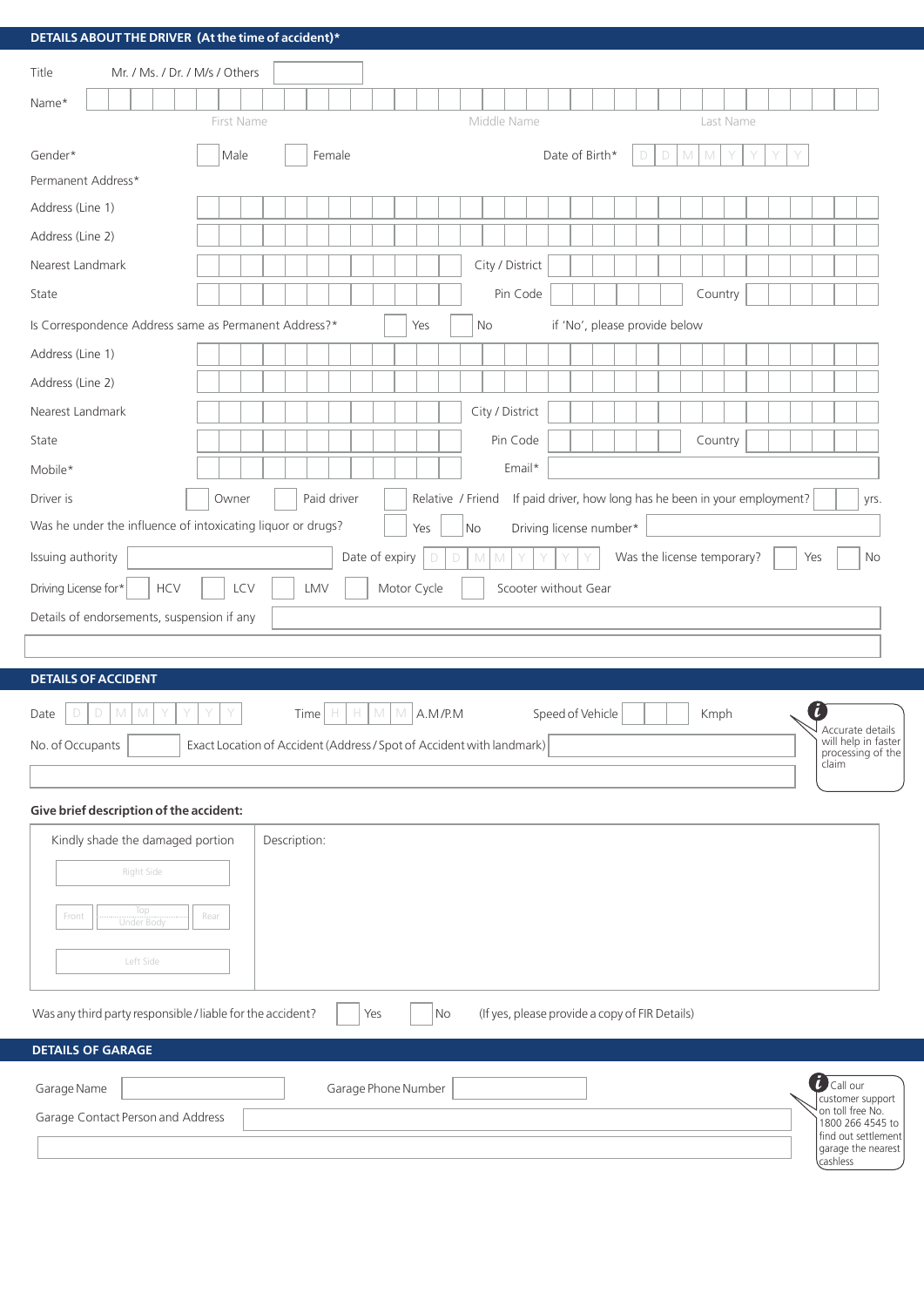|                                   | <b>OCCUPANT / PASSENGER / THIRD PARTY INJURY DETAILS</b>       |                                                                                   |                                                     |          |                                                |
|-----------------------------------|----------------------------------------------------------------|-----------------------------------------------------------------------------------|-----------------------------------------------------|----------|------------------------------------------------|
| S. No.                            | <b>Name</b>                                                    | <b>Address</b>                                                                    | Phone No.                                           | Capacity | <b>Nature of Injury</b>                        |
| 1.                                |                                                                |                                                                                   |                                                     |          |                                                |
| 2.                                |                                                                |                                                                                   |                                                     |          |                                                |
| 3.                                |                                                                |                                                                                   |                                                     |          |                                                |
| 4.                                |                                                                |                                                                                   |                                                     |          |                                                |
|                                   |                                                                | Brief description of third party property damage (include other vehicle involved) |                                                     |          |                                                |
|                                   |                                                                |                                                                                   |                                                     |          |                                                |
|                                   |                                                                |                                                                                   |                                                     |          |                                                |
|                                   |                                                                |                                                                                   |                                                     |          |                                                |
|                                   | WITNESS DETAILS (For Theft And Third Party Injury / Damage)    |                                                                                   |                                                     |          |                                                |
|                                   | Were thereany Witness<br>Yes                                   | If, yes furnish the below details<br>No                                           |                                                     |          |                                                |
|                                   | Name and Correspondence Address of Witness                     |                                                                                   |                                                     |          |                                                |
|                                   |                                                                |                                                                                   |                                                     |          |                                                |
|                                   | Residence Tel. No.                                             | Office Tel. No.                                                                   |                                                     |          |                                                |
| Mobile                            |                                                                | Email Id                                                                          |                                                     |          |                                                |
|                                   | Was accident reported to Police                                | If not, reasons<br>Yes<br>No                                                      |                                                     |          |                                                |
|                                   |                                                                |                                                                                   |                                                     |          |                                                |
|                                   | If yes furnish the following details                           |                                                                                   |                                                     |          |                                                |
|                                   | Name of the Police station                                     | FIR No. / CR Dairy Number                                                         |                                                     |          |                                                |
| <b>FIR Date</b>                   | D<br>D                                                         | Name of attending inspector<br>M<br>M<br>Y<br>Y                                   |                                                     |          |                                                |
|                                   |                                                                |                                                                                   |                                                     |          |                                                |
|                                   | <b>PARTIAL / TOTAL THEFT</b>                                   |                                                                                   |                                                     |          |                                                |
| Date                              | M<br>М                                                         | Time<br>A.M/P.M<br>М                                                              | Place of theft                                      |          |                                                |
|                                   | Circumstances relating to theft                                |                                                                                   | Items stolen(for partial theft)                     |          |                                                |
|                                   | Estimated cost of replacement (for partial theft claims)₹      |                                                                                   | By whom discovered and reported                     |          |                                                |
|                                   | Has theft been reported to Police                              | No<br>Yes                                                                         | If yes, provide the following details               |          |                                                |
|                                   | When (date & Time)                                             | A.M/P.M<br>$\mathbb M$<br>Н<br>M                                                  | Name of the Police station                          |          |                                                |
|                                   | FIR No. / CR Dairy Number                                      |                                                                                   | Name of attending inspector                         |          |                                                |
|                                   | Any other relevant information related to processing of claim? |                                                                                   |                                                     |          |                                                |
|                                   |                                                                | <b>CONSENT FOR MODE OF CLAIM PAYMENT (Reimbursement Claims)</b>                   |                                                     |          |                                                |
|                                   | Modeof Payment (Please tick for mode of payment)               | Fund Transfer<br>Cheque                                                           | (All Fields are Mandatory in case of Fund Transfer) |          | i<br>Incorrect /                               |
|                                   | Insured's Name as per Bank Account                             |                                                                                   | <b>Bank Account Number</b>                          |          | Incomplete bank<br>details could               |
| <b>Bank Name</b>                  |                                                                | <b>Branch Name</b>                                                                |                                                     |          | result in delayed<br>reimbursement<br>of claim |
| City                              |                                                                | State                                                                             |                                                     |          |                                                |
| <b>IFSC Code</b><br>Email address |                                                                |                                                                                   |                                                     |          |                                                |
|                                   | Attachments (Please tick the type of proof submitted)          | Cancelled Cheque                                                                  | Bank Passbook Copy                                  |          |                                                |
|                                   | Cheque will be delivered at the correspondence address*        |                                                                                   |                                                     |          |                                                |